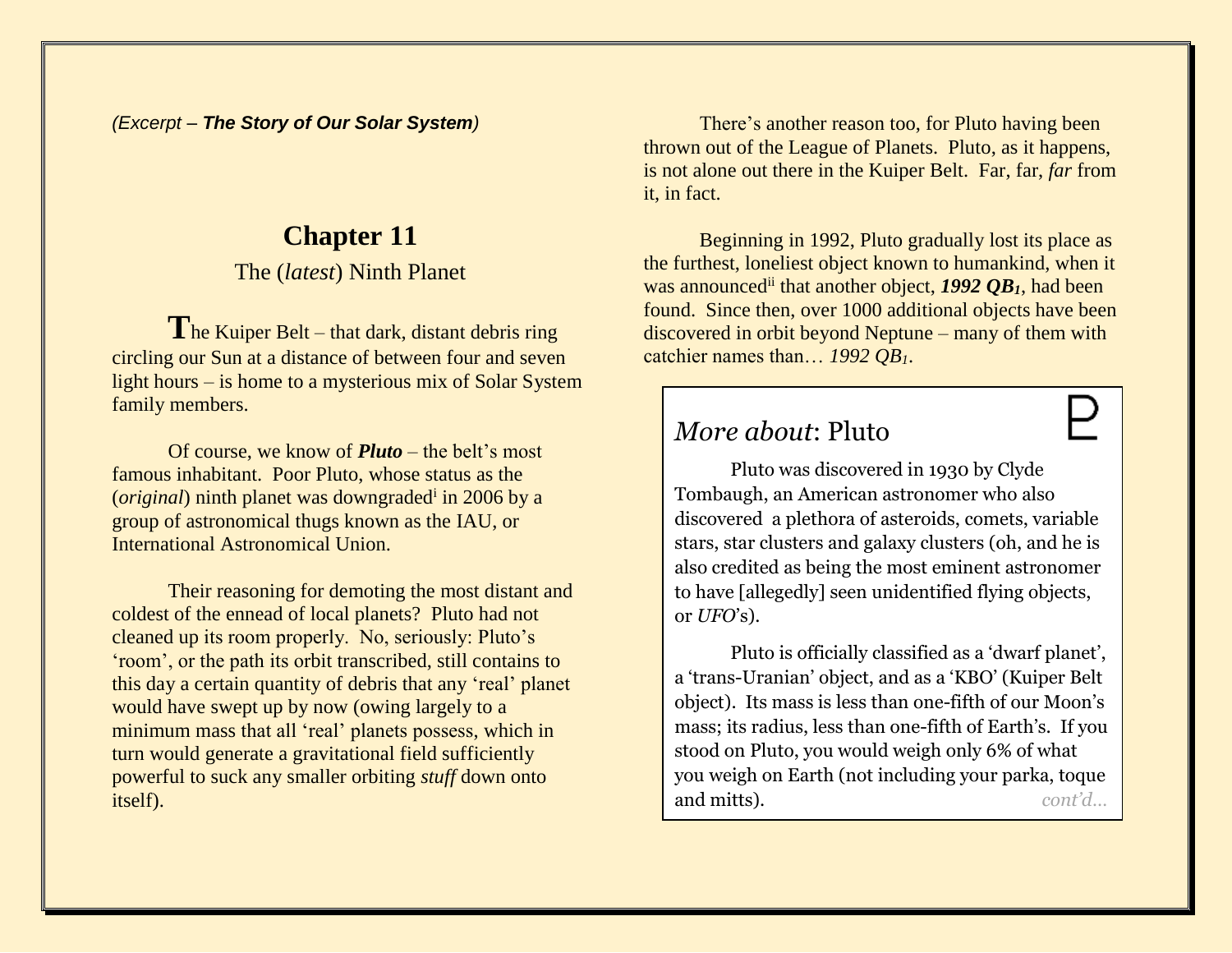#### *cont'd…*

Temperatures on Pluto range from minus 225 to minus 235 degrees Celcius (which is only 40 to 50 degrees higher than absolute zero – the lowest temperature possible in the universe).

Despite being so small, so cold, and so far away, Pluto still manages to pull its own weight – out there in the Kuiper Belt – by shepherding an impressive little set of moons.

The first of Pluto's moons is Charon measuring in at about half the radius of Pluto. Discovered in 1978 by American Astronomer James Christy, it is by far Pluto's largest companion.

Charon and Pluto are tidally locked: both present the same face to one another as they revolve around their barycenter (see **Ch 1: To Begin**), situated almost 1000 km out from Pluto's surface.

Between 2005 and 2012, four additional Plutonian moons were discovered. In order of size, they are: Hydra, Nix, Kerberos, and Styx. All are irregularly shaped (ie: not spherical), and considerably smaller than Charon.

Specifically, a number of newly-discovered KBO's have been found to have radii very close to Pluto's. *Eris* – discovered in 2005 by American Astronomer Mike Brown – was long thought to be slightly larger than Pluto, until a measurement by occultation<sup>iii</sup> in 2010 put it firmly in its place.



*The Kuiper Belt and The Oort Cloud (image credit: NASA)*

Nevertheless, with the discoveries of small planets in the Kuiper Belt such as Haumea, Makemake, Sedna, Quaoar, Orcus, Salacia, Varuna, Varda, and a growing number of others, it became increasingly clear that we had a problem.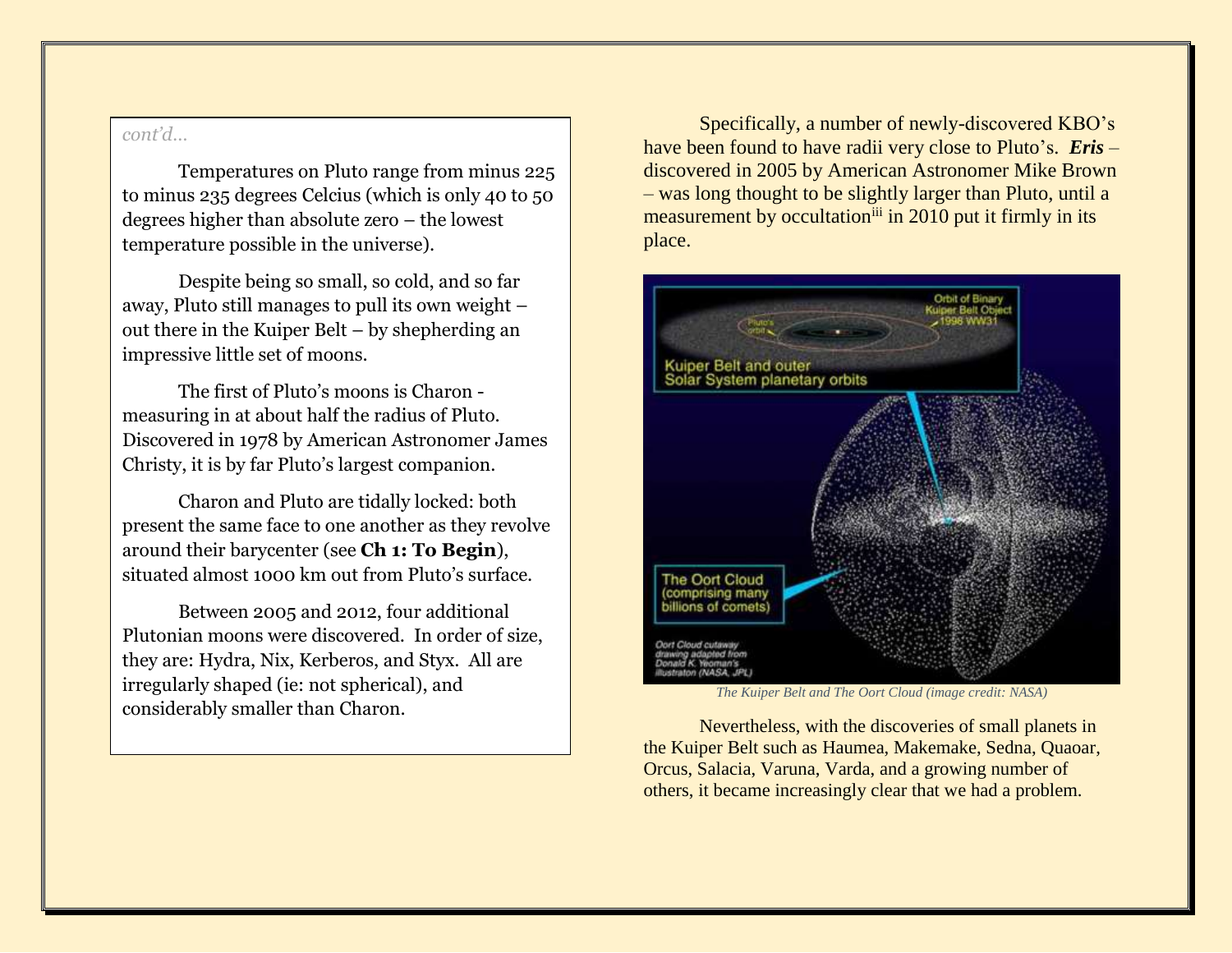The problem was this: if Pluto remained the ninth planet, then Haumea had to be the tenth, Makemake the eleventh, Eris the twelfth, and Sedna landing in at lucky thirteenth.

And it wouldn't stop there.

There are anywhere from ten to 750 possible *extra* planets out there, of gradually decreasing size.

And so, where was the line? Were they *all* planets? And if so, did we need to start re-issuing updated school textbooks, teaching our children about all 758 planets in our solar system, along with each planet's compliment of moons?

So, in come the thugs from the IAU, disqualifying *everything* from Pluto onwards (not to mention all the planetoids in our Solar Systems *inner* asteroid belt!) from claiming planetary status.

It was probably for the best…

… *plus* there was a consolation prize. A new status was formed: that of *Dwarf Planet*. Sure, it's not up there with the exclusive Solar-System membership title of PLANET, but it was something, at least.

So, there we were in 2006, down one planet, but richer by a healthy host of new dwarf planets. Did that mean the dream of a ninth planet was over? Not by a long shot.

Consider the following three propositions.

### *I. Counter-Earth*

As far back as the time of Greek philosopher Pythagoras, there were theories of a mysterious, invisible planet, that was essentially Earth's doppelganger-like opposite. The Greeks called it *Anticthon*. It, along with the Earth, the Moon, the Sun, and a few other planets, all revolved around something called a 'Central Fire'.



Anticthon was never visible from Earth, because it was always on the opposite side of this 'Central Fire' from us. Oh, and the Central Fire was never visible from Earth either, because it was always Earth's bottom side that faced it…

*Anticthon & Earth, circling the Central Fire.*

…Earth's *bottom* side, which humans did not inhabit, because the Earth was flat.

Ok. There were some problems with the Greek's theory; but you can only get so far with an idea without testing it (and the ability to test some of these theories would have to wait for 2500 years).

Postulates of an anti-Earth planet on the opposite side of the *Sun* persisted, though; and until we were able to plumb the area of space that was perpetually blocked by our local star,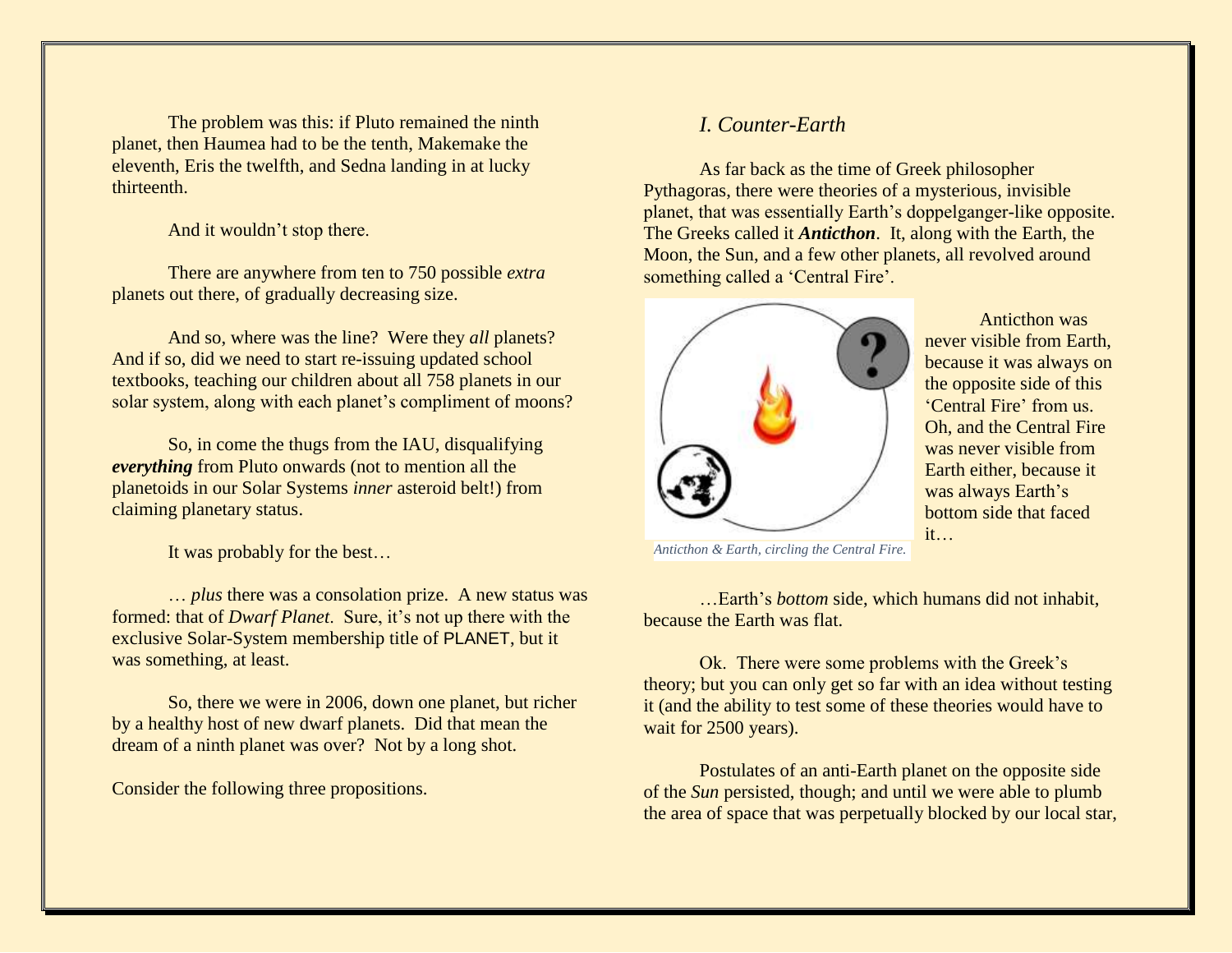those ideas persisted. An un-seeable ninth planet behind the Sun remained a possibility, until such time that it did not.

That time finally came in 2006, when NASA deployed a pair of space probes as part of their STEREO coronograph project<sup>iv</sup>. One probe leaped ahead of Earth's orbit; the other trailed behind. Together, they were the first objects that had a clear view of what was directly behind our Sun, and relay that information back to us.

The result: no Anticthon.

*II. Nibiru*

As we now know, our Solar System family is not – despite our most fervent wishes – unique in the galaxy, much less the universe. Families of planets in orbit about other stars now seem to be the norm, as we discover new planetary systems on seemingly a continual basis (a process which began in 1995 with the discovery of *51 Pegasi b<sup>v</sup>* , a 'hot-Jupiter' planet in orbit about a star approximately 50 light years from Earth).

(We'll talk more about these planets of extra-solar origin, or *exoplanets*, in **Chapter 13: Wanderers from Afar**.)

But concepts of a 'rogue' planet (of extra-solar origin) coming into our Solar System and wreaking havoc have long been on the minds of some of history's more imaginative doomsday proclaimers.

The planet Nibiru embodies all of these theories: a rogue planet not-of-this Solar System, inexorably closing-in on Earth.

Some 'models' (well, more like predictions, or prophetic warnings, in some cases) call for a collision between Nibiru and Earth, destroying both planets, and effectively ending life\* for good.



*Collision of 2 rocky planets - Earth and Nibiru's fate? (image credit: Lynette Cook)*

(\*except, perhaps, for the intrepid tardigrade [*Milnesium tardigradum*], who – after the elimination of every other form of life on Earth and Nibiru – may rise to become the dominant life form in our Solar System, perhaps even evolving into an advanced civilization several tens of millions of years hence!)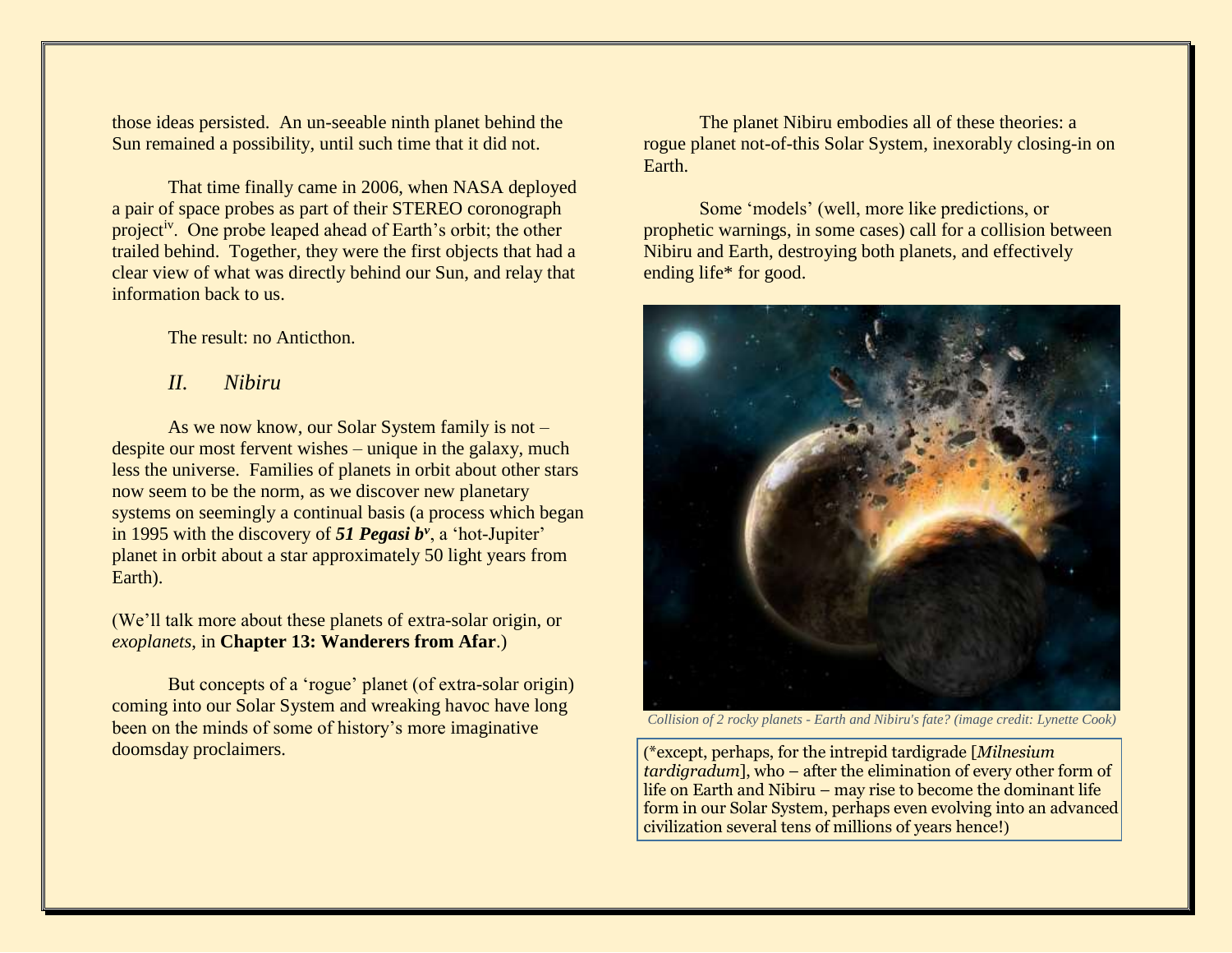Other predictions have Nibiru coming close, but not quite hitting Earth.

"Oh, that doesn't sound so bad," you might be telling yourself.

Well, in the former scenario, with the utter destruction of Earth, our end would likely come *relatively quickly* (as in, on the scale of 2-10 minutes)! Our last fateful moments would be filled with sheer panic, extreme fear, and a final, horrifyingly gruesome death: as our planet collapses beneath our feet, and we find ourselves exposed to the vacuum of space, while simultaneously being blasted by fatal doses of radiation from above, and a blisteringly hot shower of rapidly expanding magma from beneath.

The scenario whereby Nibiru *doesn't* hit us could actually be worse. *Much* worse.

The gravitational disruption of a close-encounter of the planetary kind could have all sorts of cataclysmic fall-outs for planet Earth. If Nibiru's closest-point-of-approach was within Earth's *Roche radius* (see *Chapter 2: How it All Works*), the resulting tidal forces would not only suck away most of our atmosphere, oceans, lakes and rivers, but would tear up much of the soil, plant-life and – *yes, you guessed it* – animal life that was *fortunate* enough to be caught between the two planets.

Yes, fortunate enough. For those animals (we humans, included), death would come quickly – either from suffocation, or from the resulting fall either back to Earth, or 'up' onto the

surface of Nibiru (though, as we all know – there is no 'up' in space!).

For those hapless souls trapped on the far-side of Earth during our (hypothetical) near-miss with Nibiru, they would spend days or weeks, suffering from the bends (as a result of the decreased atmospheric pressure), being constantly out of breath (from the critical loss of oxygen), and likely freezing to death, as whatever water, soil and air that remains about Earth form an impenetrable layer in the skies above us, blocking out our source of heat – the Sun.

We will all die (many of us slowly – with *plenty* of time to contemplate our inevitable, ignoble fate), and the Earth will be left in a state of 'nuclear winter' for generations, or eons – depending on just how closely Niburu, the killer planet, approached us.

As it so happens, the existence of Nibiru has been **very firmly debunked and rejected** by every reputable scientist who has chosen to speak on the matter. So you may sleep soundly, tonight.

## *III. Planet IX*

*Finally*, we get to the point in the chapter where we can speak with some degree of certainty on the existence of an asof-yet undiscovered planet.

As more and more dwarf planets were being discovered, irregularities in their orbits began cropping up. These irregularities were best explained by the hypothetical